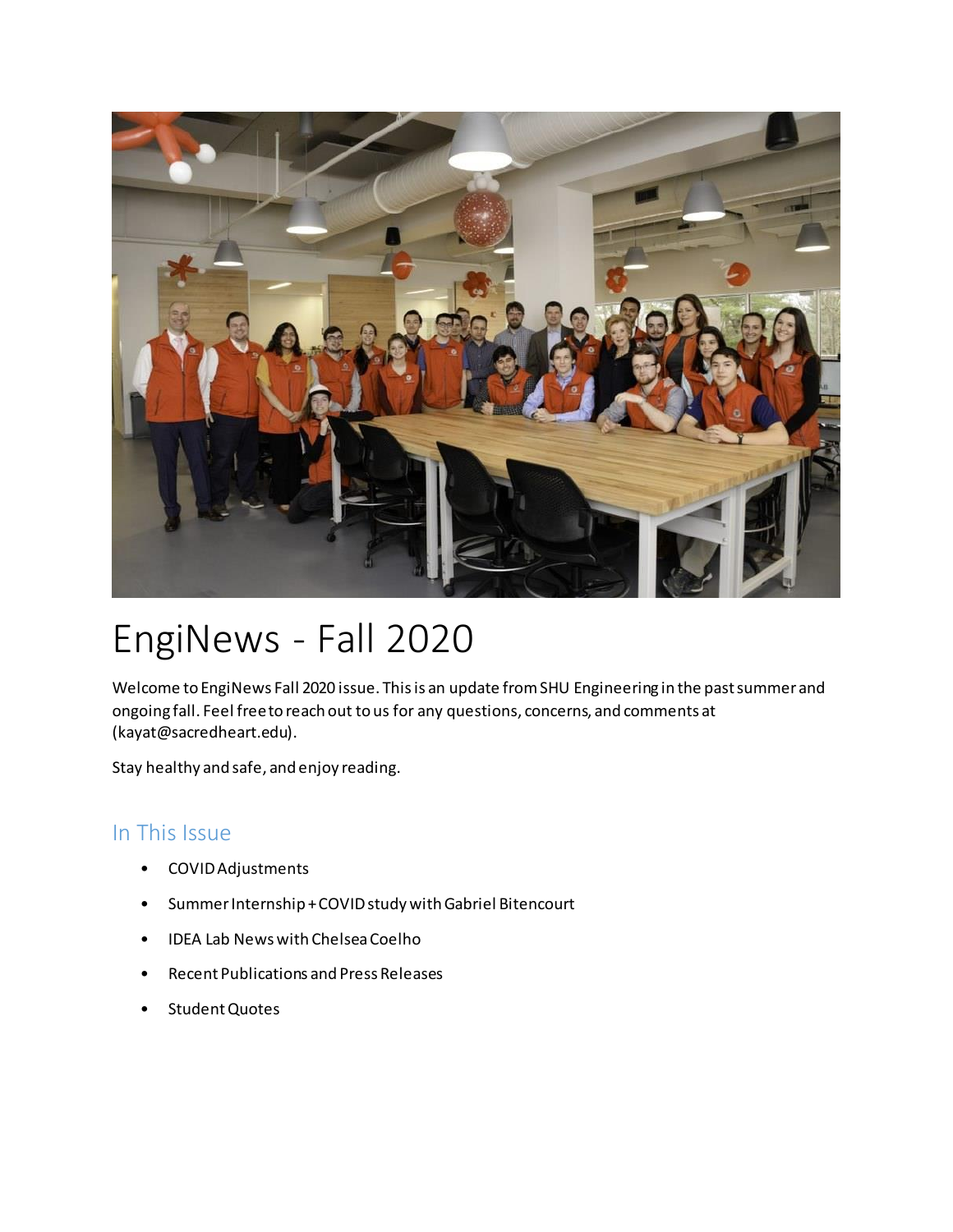## COVID Adjustments



Over the summer Professor Tolga Kaya met with Cedric Bleimling, manager of the IDEA Lab, Professor Kevin Bowlyn, and Professor Ahmed to prepare class components in advance. He felt it was important for engineering professors to have a plan about how classes would operate if Sacred Heart moved to virtual. They worked together not only to make classes possible for students who were not returning to campus this fall, but came up with ways to incorporate social distancing in the IDEA Lab. For example, there are arrows on the floor and signs indicating that there is only one way to enter and a different way to exit. This prevents close contact between students and facility. Also, there are bleach wipes spread out throughout the space for students to wipe their desks down before and after using it. In the main space, there are red strips of tape where students should sit. This helps maintain social distancing. Furthermore, in the classrooms there are blue x's on the floor indicating where students should sit.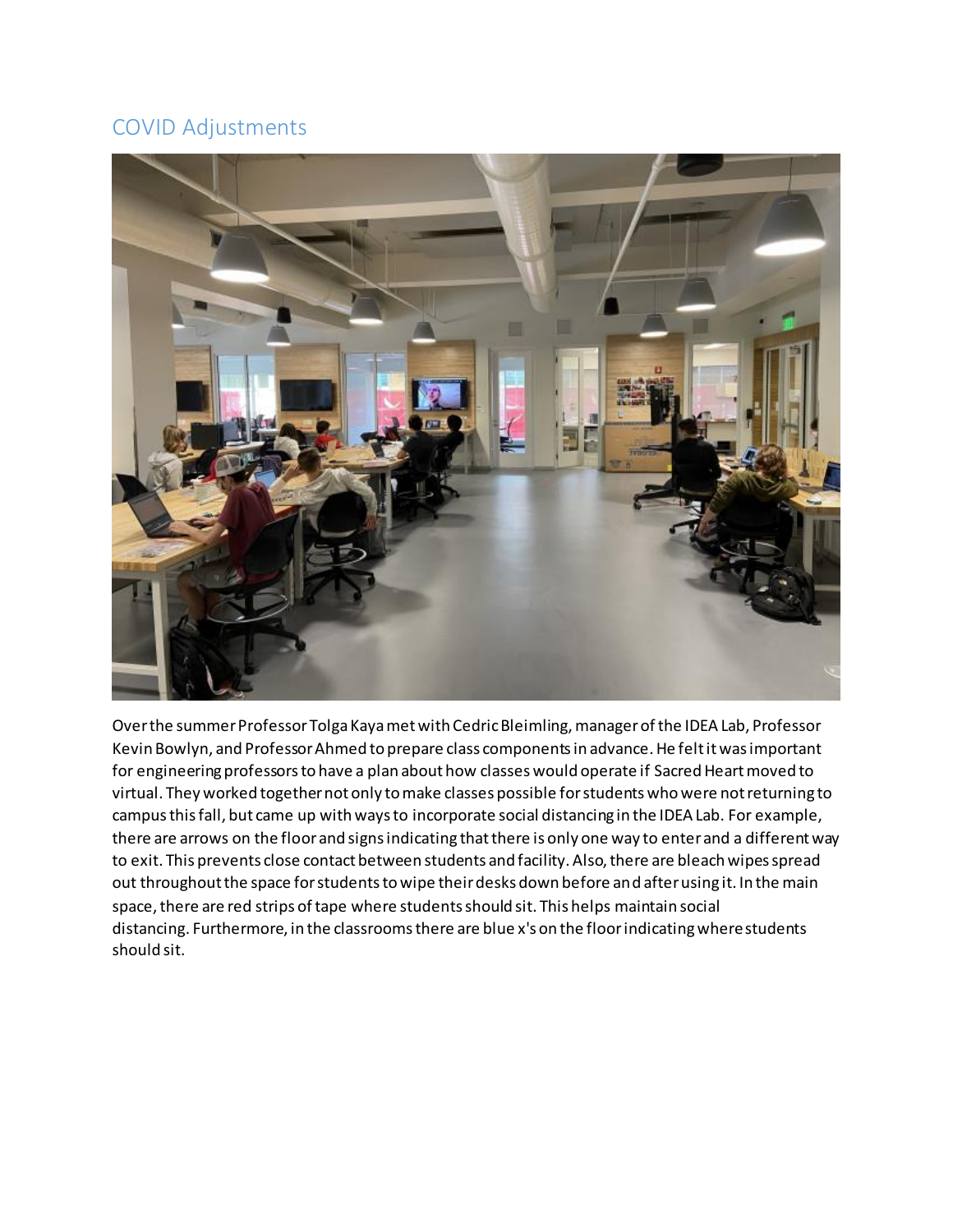## Summer Internship + COVID Study



It's senior year! Hope you did some internships along the way. A fellow senior and computer engineering student Gabriel Bitencourt has a lot to tell you about his internships. During his last three years at Sacred Heart, he has partaken in two internships. He stated that the second internship has stood out to him the most. Gabriel worked at an Aerospace company called Target Arm in the research and development division. He assisted in the assembly of their device that captures and deploys drones with packages on them, even when moving at 60+ mph. The size of the drone depends on how much package weight it can hold. They use quadcopters to test their device. The inside of the device is composed of tiny pieces that were 3D printed and externally is made up of metal, they call this device Tular. In theory, this device would then be put inside a special truck to operate.

His internship was this past summer, where he spent most of his time operating the 3D printers and sanding excess pieces on the 3D printed parts. It was important for him to make sure that each piece was at an acceptable quality for them to proceed in the assembly process. Eventually, he began to work on wire harnesses to control the arrays.

The cool thing about this device is all the possible opportunities this company has. This device can be used in applications from military use to drone package delivery. The company wants to be able to get into the commercial market as well.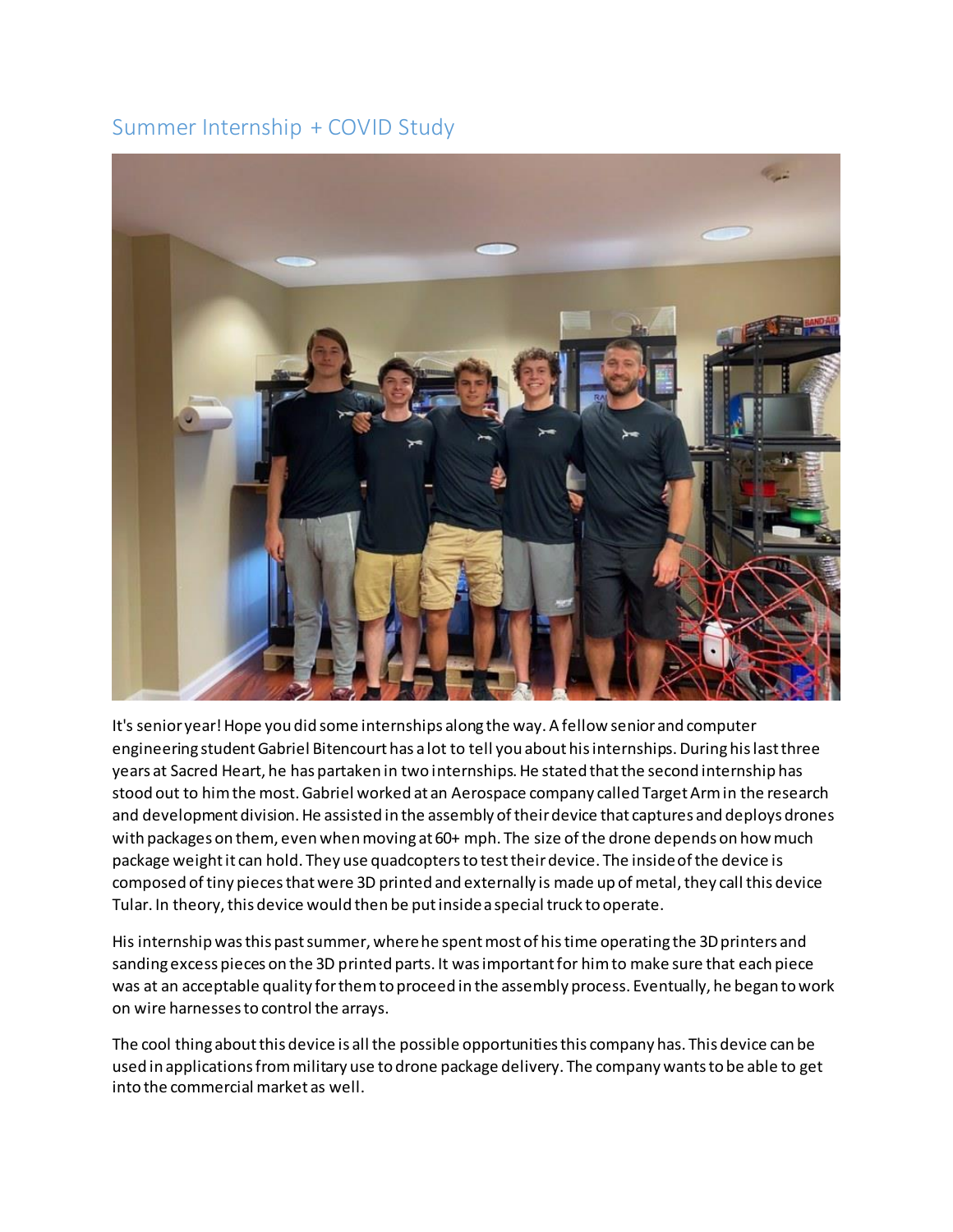Gabriel's big take away from this experience was the team, organization, manufacturing, and technical skills he has learned while interning at Target Arm.

Gabe also worked as the lead researcher in May 2020 for a Canadian company. This company stopped producing its product Jig-A-Clean over 10 years ago and was recently bought out by someone who has decided, in light of the pandemic, to bring back Jig-A-Clean to the market. This product is a foam that you spray on your hands and rub them together. It removes dirt, grease, germs, and oils. There is no need for a towel or running water.

Gabe was sent simulated germs that glowed under UV light. He had to code using a program called MatLab to process images in order to detect how many germs are left after applying the product to his hands. Twelve trials were conducted in total. The CEO of the company preformed four trials, and the rest were performed by Gabe. This was so they had a better data set. Together, their results were an average of 81%. This means that their product removes about 81% of the simulated germs. Gabe also discovered that a double application of the product is as good as soap and water! He stated that a minimum of 99.2% of the simulated germs removed!

Gabe's take away included improving his coding, and problem-solving skills, and being introduced into the field of image processing.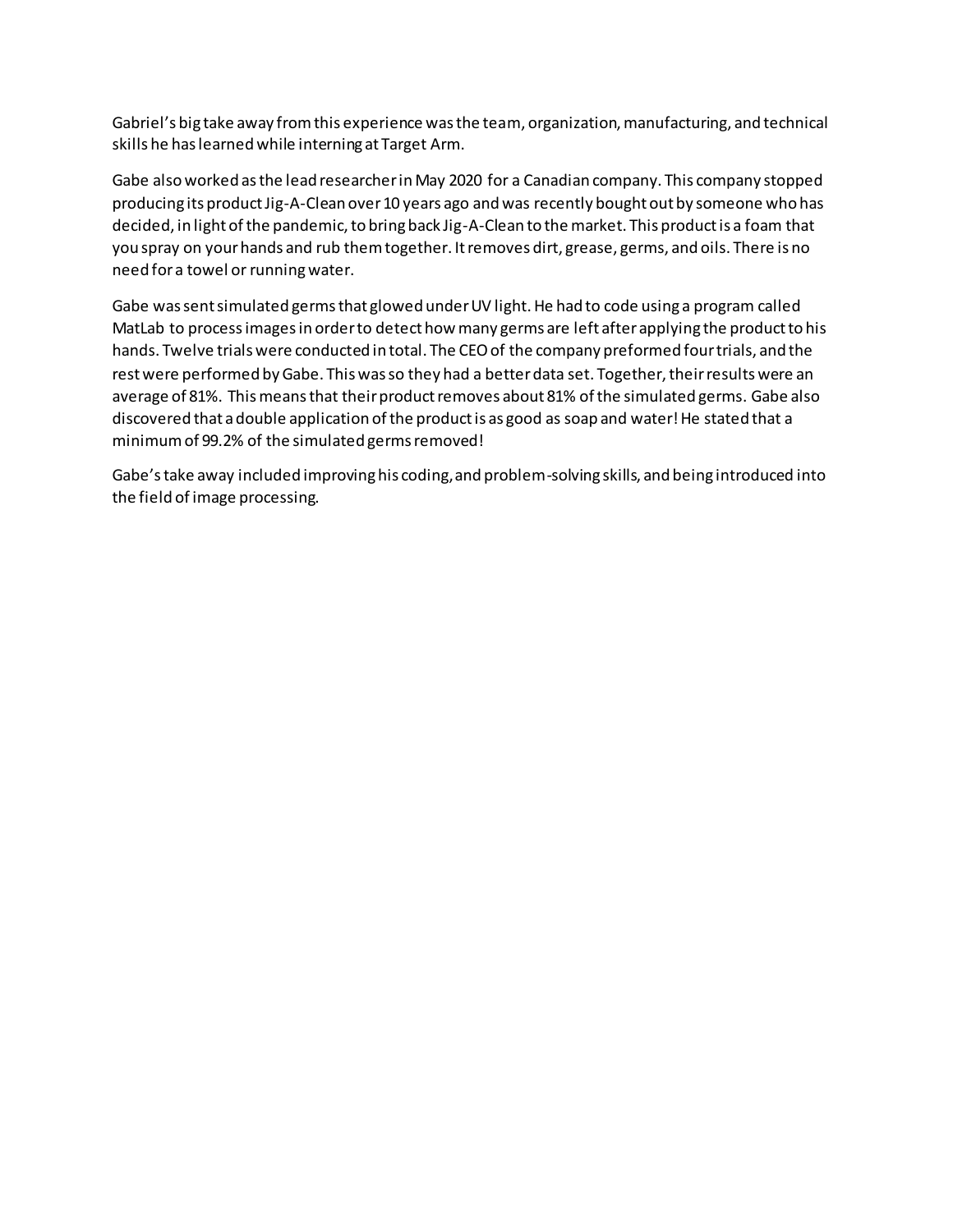## IDEA Lab News



The IDEA Lab is back in business!!! Chelsea Coelho, assistant manager of the IDEA Lab, explains the many opportunities to get involved there. For example, every Thursday night there is a different workshop held. Some of the workshops have been make your own lamps and soap, which were also part of the 50 First Days. Many of the workshops limit the number of students that can attend. This is to prevent large group gatherings. Also, if you are not available Thursday nights that is all right because you can just walk on into the IDEA Lab anytime during the day and be trained on specific equipment.

The staff is currently working on creating many more workshops throughout the year. They are pushing to get more involved on campus. They even collaborate with other departments such as GSA with the recent Graduate student night!

We hope to see you soon in the IDEA Lab with your mask!

## Recent Publications and Press Releases

## **Recent Publications**

Journal Papers: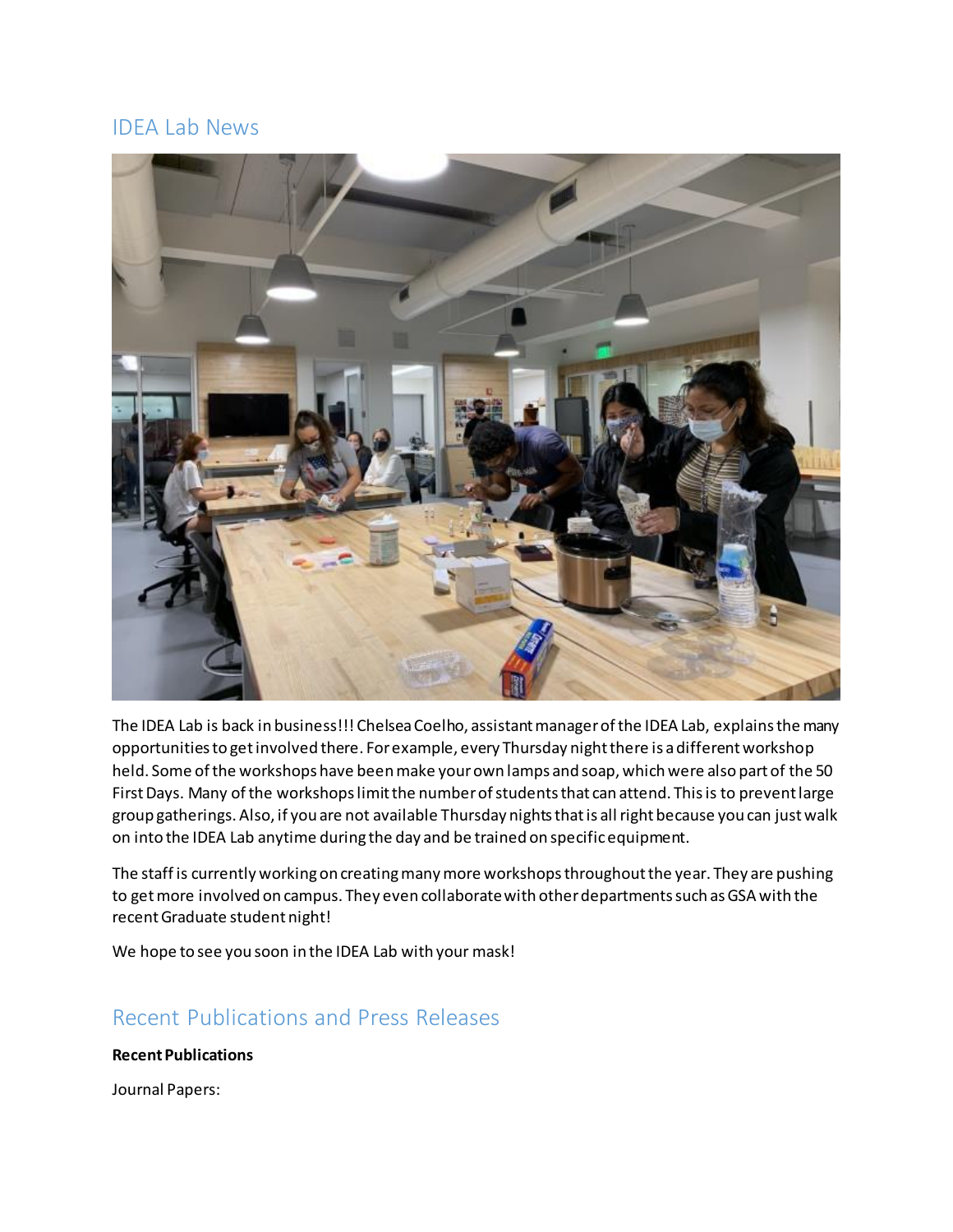K. Bowlyn and S. Hounsinou, "An Improved Distributed Multiplier-Less Approach for Radix-2 FFT," in *IEEE Letters of the Computer Society*, vol. 3, no. 2, pp. 54-57, 2020.

Note: Prof. Bowlyn worked with a collaborator in creating an improved multiplier-less structure for computing a radix-2 fast Fourier transform algorithm.

S. Dinc, B. Sahin, and T. Kaya, "Improved Sensing Response of Nanostructured CuO Thin Films towards Hydration Level Monitoring: Effect of Cr Doping,"*Materials Science in Semiconductor Processing*, 105, 104698, 2020

Note: Prof. Kaya worked with his collaborators in Turkey to create nanoscale devices for sweat detection purposes.

### Conference Papers:

M. Raval and T. Kaya, "Effect of Multinational Projects on Engineering Students through a Summer Exposure Research Program," IEEE EDUCON, Global Engineering Education Conference, Porto, Portugal, April 2020.

Note: Prof. Kaya presented a conference paper on Prof. Raval and his students' 1-month research visit from India.

#### **Press Releases**

#### [Engineering Seniors to Work with Tech Companies](https://www.sacredheart.edu/news-room/news-listing/engineering-seniors-to-work-with-tech-companies-/)

Professor Kaya wanted engineering students to do something unique and meaningful for their senior project, so he reached out to companies to see if they needed help with a project. Kubtec, Quanser and ECM PCB Stator Technology all responded anxious to begin working with Sacred Heart seniors. Kubtec worked with students to show them the current design, development and manufacturing opportunity that can assist in the treatment needs of breast cancer. Quanser worked with students to create a new standard for engineering education using drones. ECM PCB Stator Technology wanted to improve motor technology for young individuals. Sacred Heart students helped by working with regenerative motors.

#### [Sacred Heart Uses Its Resources to Help During Pandemic](https://www.sacredheart.edu/news-room/news-listing/sacred-heart-uses-its-resources-to-help-during-pandemic/)

Sacred Heart invited first responders and health-care workers to stay in residence halls. They also offered to house tents on its campus for hospitals in need of extra space for its COVID-19 patients. In doing so, they were able to provide set-ups for the hospital's tent. Furthermore, they sent medical supplies to area hospitals.

Professor Tolga Kaya and Cedric Bleimling, IDEA Lab manager, took home 3D printers from the IDEA Lab to manufacture face shields. They also took part in an initiative to create ventilators.

Furthermore, Sacred Heart donated unused computer bandwidth to help researchers find potential cures for COVID-19. The universities IT department downloaded software provided by Folding@Home on computers.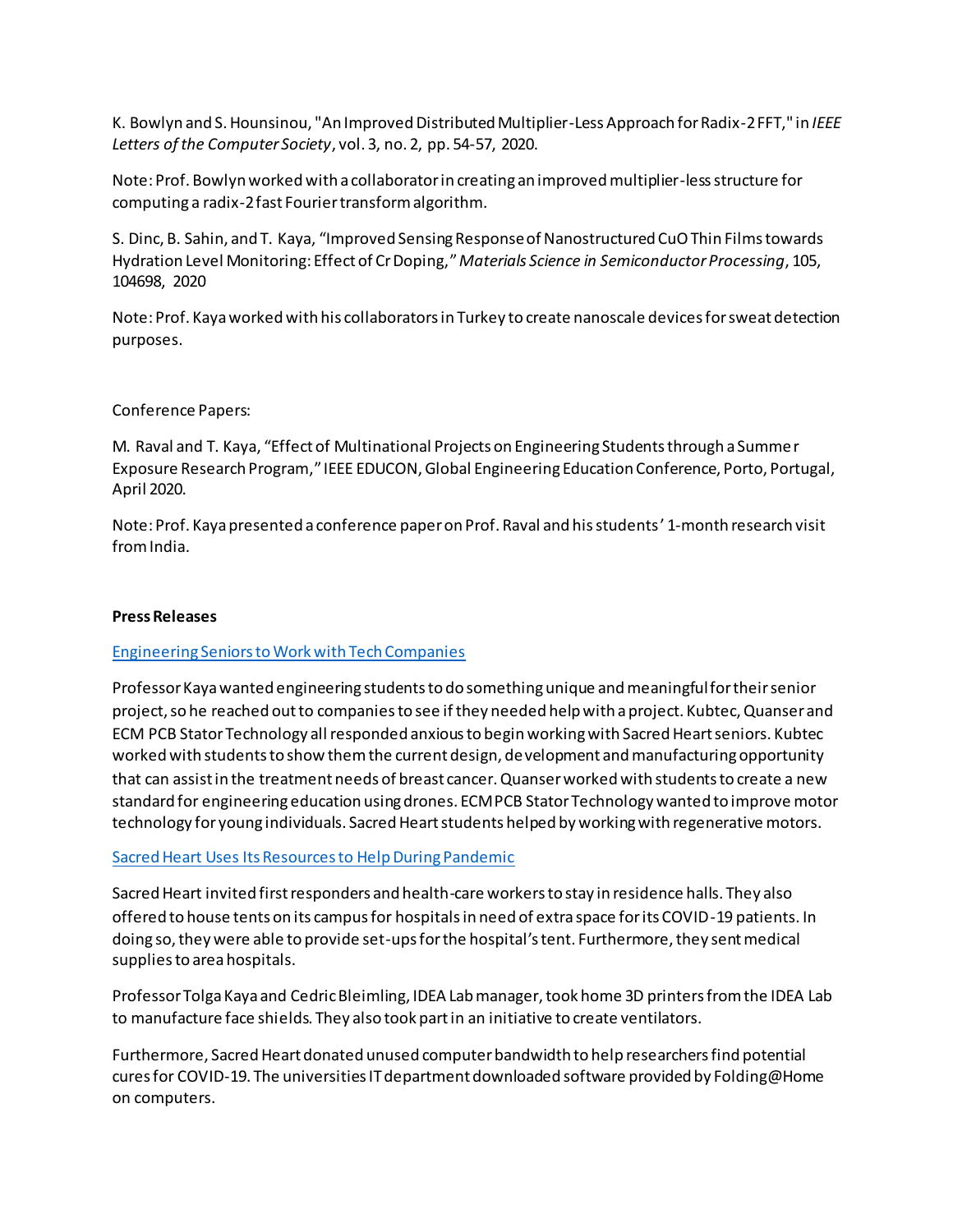## Quotes from our Students



#### **Freshman**

"Students should visit the IDEA Lab before classes begin so that they have an idea about what their next four years are going to be like. It will help them begin to understand what they are doing to be working on." - Bryan Feather

#### **Sophomore**

"Discrete Structures has definitely been my favorite class so far because it is math based. Also, the professors are always willing to meet with students for extra help."–Benjamin Agyemang

#### **Junior**

"I remember during my first few months as an engineering student, being a part of SHU Innovate and meeting other students in a similar program to me was inspiring." - Jillian Luciano

#### **Senior**

"Some advice I would give to a freshman would be do not give up and always ask questions. Your engineering classes won't teach you how to be an engineer but will make you think like one."–Jonathan Carpenter

Follow us on Instagram!